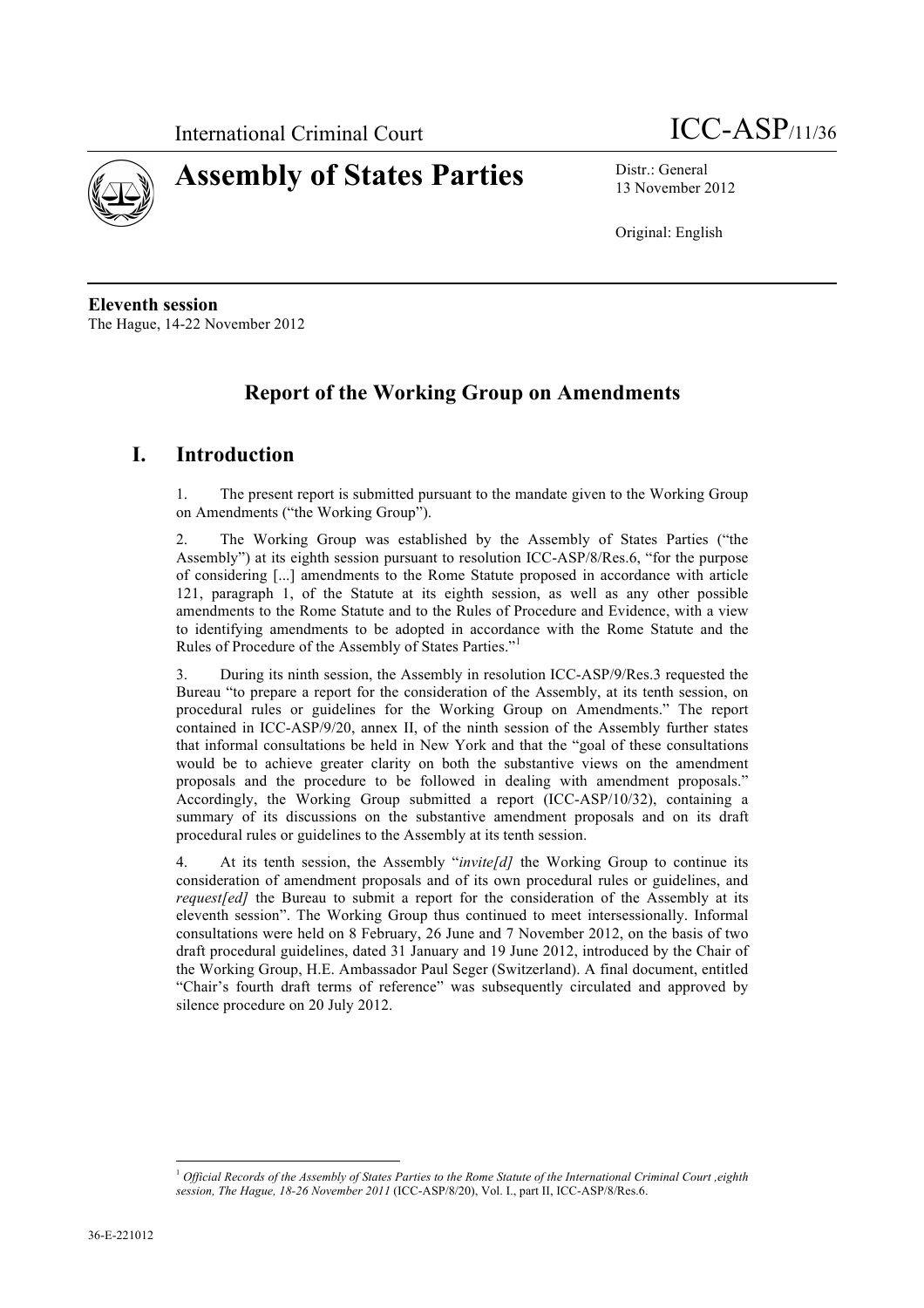## **II. Consideration of amendment proposals**

#### **A. Consideration of proposals to amend the Rome Statute**

5. The Working Group continued to have before it those amendment proposals previously referred to it by the Assembly at its eighth session.<sup>2</sup> Delegations were given the opportunity, at the beginning of each of its meetings, to comment on these proposals. However, no delegation requested a discussion. Equally, none of the delegations with an amendment proposal updated their submissions in the reporting period.

#### **B. Consideration of amendments the Rules of Procedure and Evidence**

6. At its meeting on 7 November 2012, the Working Group considered a proposal, agreed pursuant to article 51, paragraph 2 (b) of the Rome Statute by an absolute majority of judges of the Court to amend the Rules of Procedure and Evidence to include a new Rule 132 *bis* (see annex I to this report)*.* <sup>3</sup> The proposed new Rule would specify that the functions of the Trial Chamber, in respect of trial preparation, may be exercised by a single judge or single judges in order to expedite proceedings and to ensure cost efficiency.

7. In that regard, the Working Group took note of the Report of the Study Group on Governance on rule 132 *bis* of the Rules of Procedure and Evidence of 1 November 2012.4 The report contained proposed three alternative recommendations the Working Group might make to the Assembly: to adopt the proposed rule 132 *bis* as proposed: to adopt the proposed rule 132 *bis* but subject it to changes; or not to support the proposed rule 132 *bis* due to concerns on its legal basis*.*

8. The Working Group heard briefings by the focal point of the Study Group on Governance on cluster 2 (expediting judicial proceedings), Mr Kanbar Hossein Bor (United Kingdom) and the Principal Legal Adviser to the Presidency of the Court, Mr Hirad Abtahi, who participated in the meeting via video link. The Working Group was informed of the proposal's genesis inside the Court, where it had been vetted by the Advisory Committee on Legal Texts (ACLT), a committee containing representatives of the three divisions of the Court, the Office of the Prosecutor, victims counsel and defence counsel, with the participation of the Registry.

9. All delegations expressed support for the proposal or declared themselves attracted to its idea. Several noted in that regard that for some time now, States Parties had asked the Court to find ways of becoming more efficient in its proceedings, and that it was now the responsibility of States Parties to assist the Court in effecting the changes proposed. While the view was widely shared that the initiative of the Court and the thrust of the proposal were to be welcomed, some delegations raised concerns regarding the compatibility of the proposal with the Statute, given that the Statute had regulated the composition of the Trial Chamber in its article 39, paragraph 2. The opinion was expressed that in order to have a single judge exercise certain functions of the Chamber, it would be necessary to amend this article. However, most delegations felt that the article 64, paragraph 3(a) provided a sufficient legal basis, particularly if read in conjunction with paragraph 8 of the same article. The amendment had been intensively discussed among judges of all chambers and within the ACLT, which also comprised representatives from the Office of the Prosecutor, Counsel for defendants and victims, and was considered to be compatible with the Rome Statute. It was also noted that the judges could have adopted the proposed amendment provisionally under article 51 (3) of the Statute, but preferred to present it to the ASP for reasons of transparency and to engage in a dialogue with the States parties.

10. On the details of the proposal, one delegation expressed a preference to have paragraphs 4 to 6 of the report deleted because these were believed to be of an exemplative nature and hence superfluous (unnecessary.) This delegation was however ready to go

2 See resolution ICC-ASP/8/Res.6, footnote 3. These amendment proposals are also contained in annexes I-VI of the previous report of the Working Group on Amendments, ICC-ASP/10/32.

<sup>&</sup>lt;sup>3</sup> As contained in a letter by the President of the Court, addressed to the President of the Assembly, dated 12 October, reproduced in annex III to ICC-ASP/11/41 (see also annex I).

<sup>4</sup> ICC-ASP/11/41.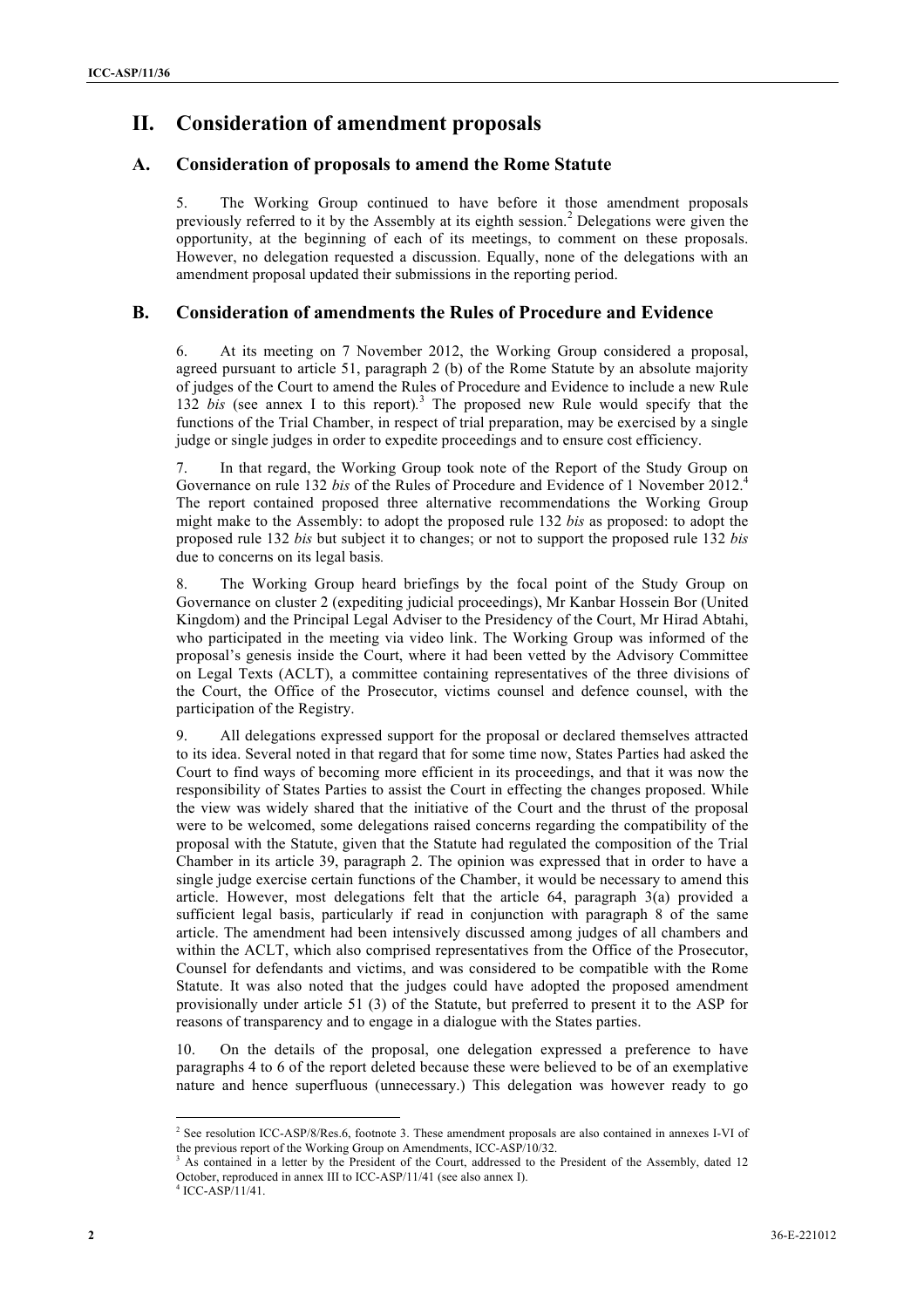along with this text in case it received consensual support from other delegations. Should they be retained, it was felt that the word "substantive" in paragraph 6 should be deleted in order to avoid an inappropriate distinction between "substantive" and "not substantive" rights of victims.

11. Given that there was no immediate consensus to recommend the adoption of the proposed amendment to the Rules of Procedure of Evidence to the Assembly, and in order to give delegations more time to reflect on the matter, the Working Group decided to further consider this issue at a meeting to be convened during the eleventh session of the Assembly.

### **III. Consideration of procedural rules or guidelines**

12. The Working Group considered the question of establishing procedural rules or guidelines on the basis of the Chair's second (and annotated) draft procedural guidelines, dated 8 February 2012 and, subsequently, the Chair's third draft procedural guidelines. Following discussions in the Working Group on 19 June 2012, the Chair introduced a fourth draft, entitled "Chair's fourth draft terms of reference", dated 2 July 2012, which the Working Group adopted by silence procedure (see annex II to this report).

#### **A. General comments**

13. In the discussions on the basis of the second, annotated draft dated 2 February 2012, the Chair noted that the draft recognized the role of the Working Group as a subsidiary body of the Assembly, and thus could not adopt its own Rules of Procedure. As a consequence, binding language such as "shall" had been set aside.

14. Regarding the binding nature or otherwise of the document, disagreement persisted. It was also noted that the word "understandings" used in the chapeaux of the 2 February and 2 June 2012 drafts may have implications in this regard. The suggestion was made to use "terms of reference" instead – both in the title and the chapeau – to indicate a status more substantive than guidelines but not as binding as rules. This was approved by the Working Group. A common understanding was reached that the Working Group would consider itself bound by its own terms of reference. In order to express this agreement the terms of reference should be adopted by the Assembly, and could only be amended by a decision of the same.<sup>5</sup>

15. The Chair also noted that the attempt for introducing substantive criteria had been dropped from the draft dated 2 February 2012, and all subsequent drafts. The only remnants were the notes that the Working Group considers with special attention amendment proposals that aim to improve the effective functioning of the Court, and the reference that the Working Group particularly considers whether a proposed new crime can be characterized as one of the most serious crimes of concern to the international community as a whole and whether the crime is based on an existing prohibition under international  $law.<sup>6</sup>$ 

#### **B. Comments on specific provisions of the draft terms of reference**

16. Regarding the revision that the Working Group may establish sub-groups in order to discuss amendment proposals simultaneously or in more detail, $^7$  a proposal was made to mention explicitly that such sub-groups might meet either in New York or The Hague, as it might be desirable for a sub-group to have the possibility of interacting with Court officials available at the seat of the Court in The Hague. Any decision of a sub-group would still have to be discussed in the Working Group proper and at the Assembly. Support was also expressed for the original text proposed by the Chair, as it did not preclude the formation of a sub-group in The Hague without implicitly encouraging it. Paragraph 4 of the draft terms of reference remained unchanged, but in the clear understanding that it would be for the

l

<sup>&</sup>lt;sup>5</sup> See paragraph 12 of annex II.

<sup>6</sup> See paragraphs 8 and 9

<sup>7</sup> Paragraph 4 in all versions.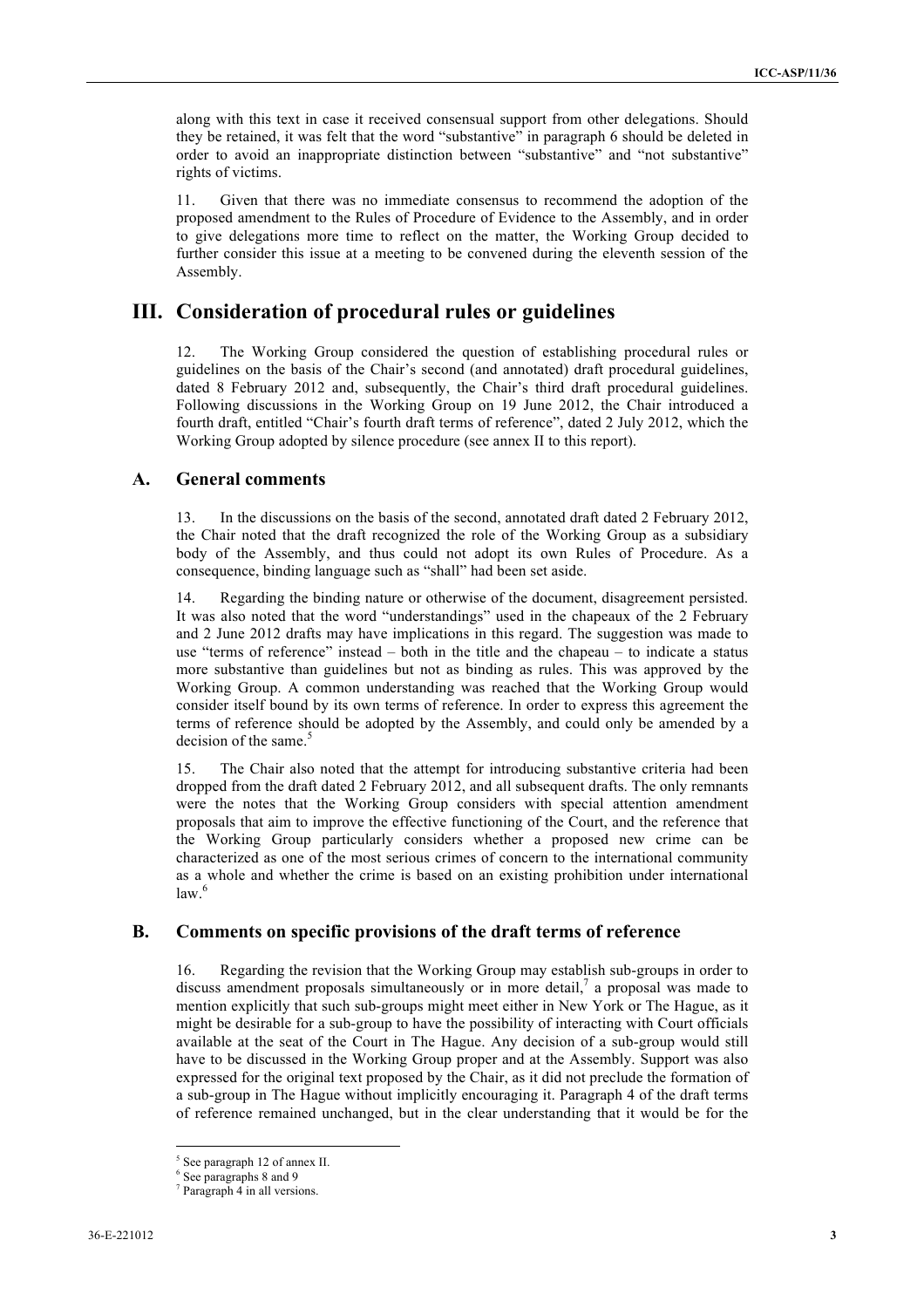Working Group, which has its base in New York, to determine where any subgroup would be located. It was also understood that paragraph 4 did not preclude subgroups being based in The Hague or elsewhere.

17. Regret was expressed that the "objective criteria" had been reduced to those contained in paragraphs 8 and 9. It was also noted, however, that it would have been difficult to agree on or to implement any of the previous options given for objective criteria. Reacting to the suggestion that the words "institutional set-up" contained in paragraph 8 of the 2 February 2012 draft, replaced them with the wording "effective and efficient functioning of the Court" in his 11 June 2012 draft.

18. Though the opinion had been expressed that the Working Group should work on the basis of consensus, the view was also expressed that the Working Group should retain the possibility of reaching agreement by a vote if no consensus could be found. Agreement was reached that as a subsidiary body of the Assembly, its decision-making rules applied by virtue of rule 84 of its Rules of Procedure. This understanding is reflected in the final version of paragraph 5.

19. Regarding the report of the Working Group and its recommendation to the Assembly, it was discussed whether the Working Group should be given the mandate to issue a recommendation to the Assembly not to take up a certain amendment proposal. The view was expressed that the Working Group should work towards a positive recommendation.

## **IV. Exchange of information on the status of ratification of the Kampala amendments to the Rome Statute**

20. At the 8 February 2012 meeting of the Working Group, the delegation of Belgium informed that its government had prepared a draft law for the ratification of the amendments for the consideration of the parliament. The delegation of Mexico informed that the amendments had been sent to parliament. The delegation of the Netherlands noted that the government had almost completed its preparatory work in order to send both amendments to parliament.

21. On 8 May 2012, Liechtenstein became the first State Party to ratify the amendments on the crime of aggression, and the second to ratify the amendments to article 8 of the Rome Statute. At the 26 June 2012 meeting of the Working Group, the delegation of Liechtenstein informed that it had conducted a workshop on the implementation and ratification of the amendments on the crime of aggression and will be organizing further such workshops, including at the eleventh session of the Assembly. At the first workshop, 17 States had informed that they were actively working on ratification of the amendments on the crime of aggression while a further four were in the early stages. Additionally, three States Parties had already implemented the amendments in their domestic legislation.

## **V. Way forward**

22. The Working Group adopted the draft terms of reference by silence procedure on 20 July 2012, and agreed to forward them for adoption by the Assembly.

23. The Working Group concluded its intersessional work by recommending to the Assembly the inclusion in the omnibus resolution of one paragraph (annex III).

24. The Working Group agreed to reconvene during the upcoming Assembly to continue and potentially conclude the discussion of the proposal to amend the Rules of Procedure and Evidence by a new Rule 132 *bis.*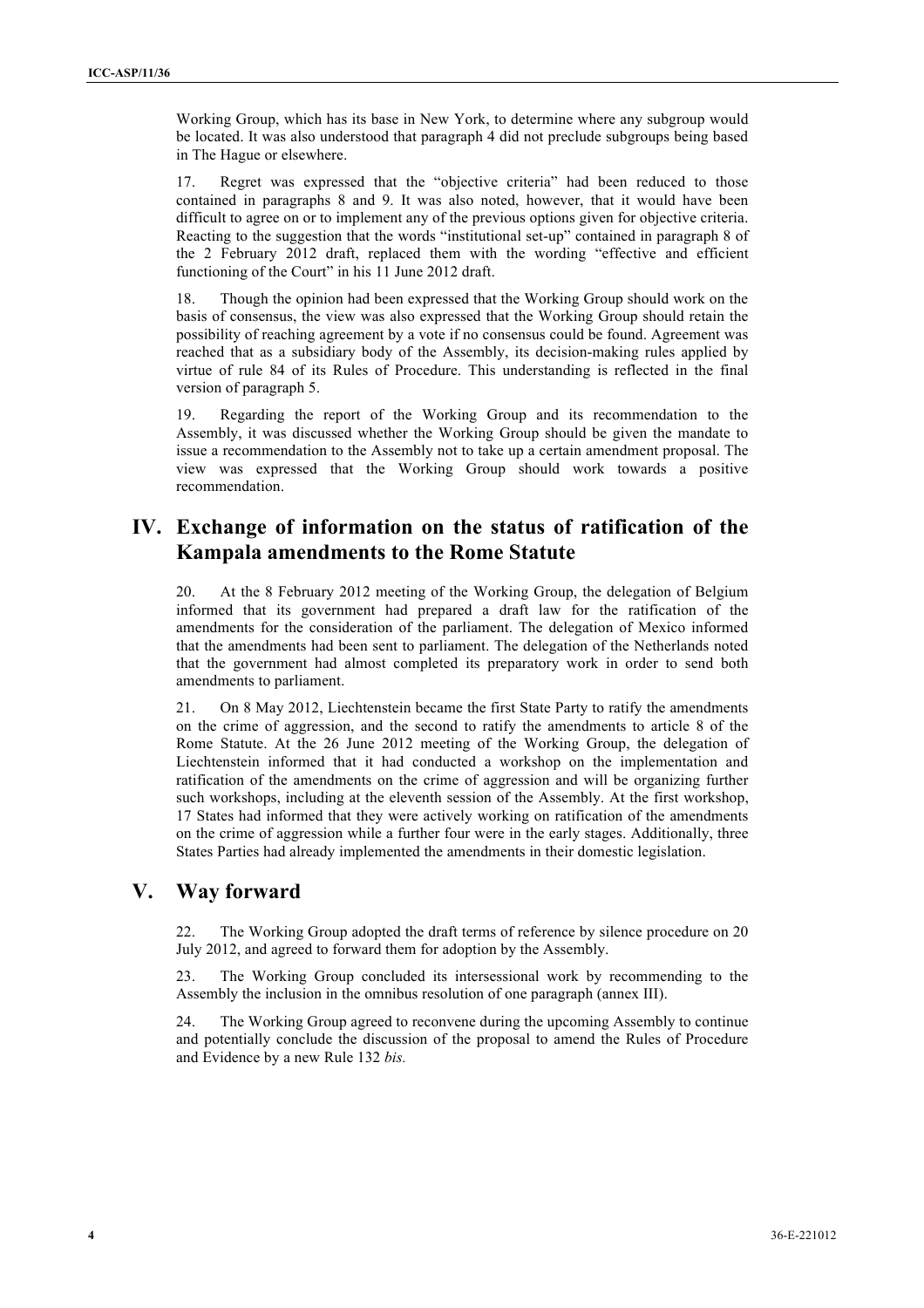### **Annex I**

## **Proposal to amend the Rule of Procedure and Evidence**\*

#### **Rule 132** *bis*

#### **Designation of a judge for the preparation of the trial**

1. In exercising its authority under article 64, paragraph 3 (a), a Trial Chamber may designate one or more of its members for the purposes of ensuring the preparation of the trial.

2. The judge shall take all necessary preparatory measures in order to facilitate the fair and expeditious conduct of the trial proceedings, in consultation with the Trial Chamber.

3. The judge may at any time, *proprio motu* or, if appropriate, at the request of a party, refer specific issues to the Trial Chamber for its decision. A majority of the Trial Chamber may also decide *proprio motu* or, if appropriate, at the request of a party, to deal with issues that could otherwise be dealt with by the judge.

4. In order to fulfil his or her responsibilities for the preparation of the trial, the judge may hold status conferences and render orders and decisions. The judge may also establish a work plan indicating the obligations the parties are required to meet pursuant to this rule and the dates by which these obligations must be fulfilled.

5. The functions of the judge may be performed in relation to preparatory issues, whether or not they arise before or after the commencement of the trial. These issues may include:

- (a) Ensuring proper disclosure between the parties;
- (b) Ordering protective measures where necessary;

(c) Dealing with applications by victims for participation in the trial, as referred to in article 68, paragraph 3;

(d) Conferring with the parties regarding issues referred to in regulation 54 of the Regulations of the Court, decisions thereon being taken by the Trial Chamber;

(e) Scheduling matters, with the exception of setting the date of the trial, as referred to in rule 132, sub-rule 1;

(f) Dealing with the conditions of detention and related matters; and

(g) Dealing with any other preparatory matters that must be resolved which do not otherwise fall within the exclusive competence of the Trial Chamber.

6. The judge shall not render decisions which significantly affect the rights of the accused or which touch upon the central legal and factual issues in the case, nor shall he or she, subject to sub-rule 5, make decisions that affect the substantive rights of victims.

l \* Dated 25 September 2012.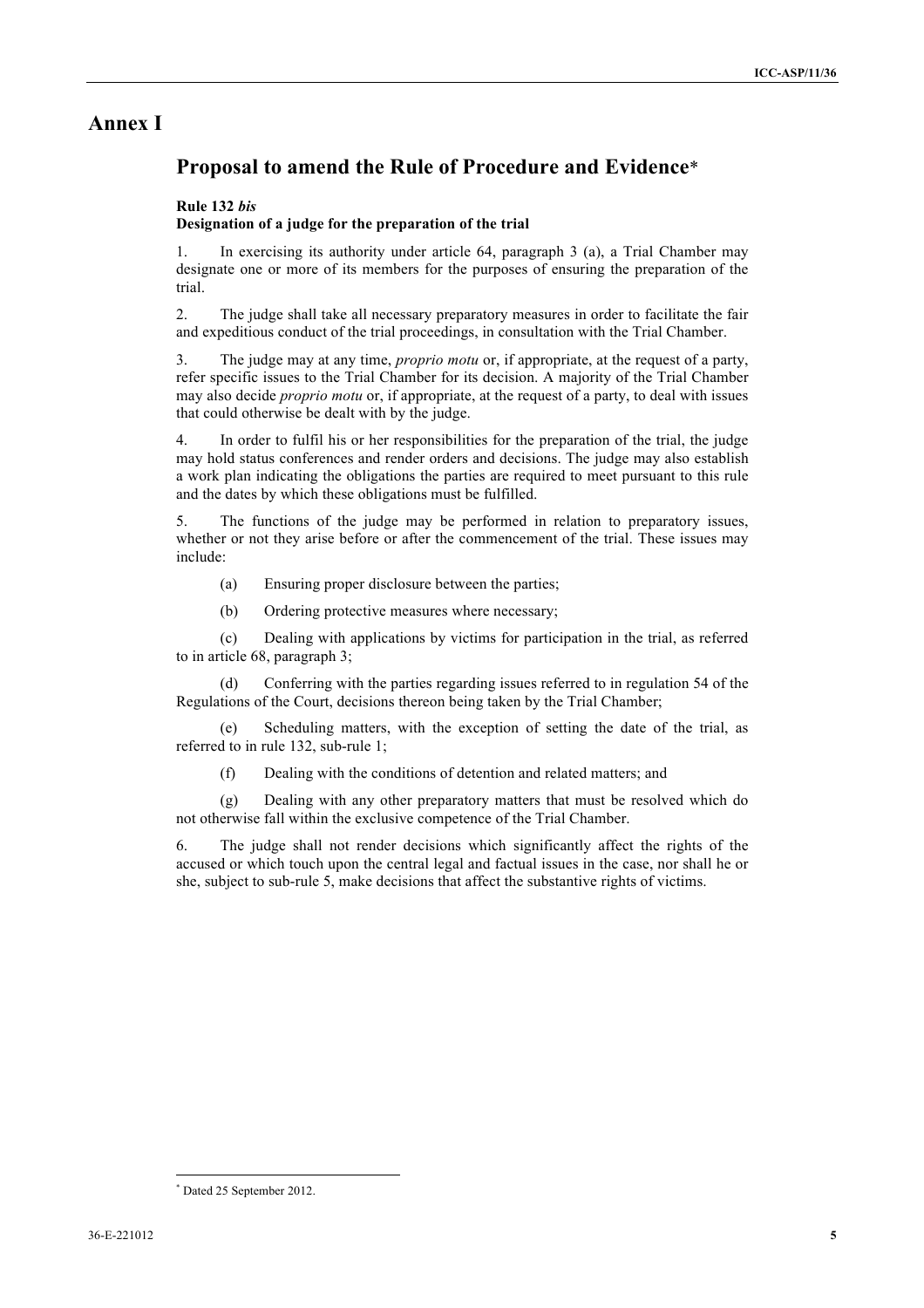## **Annex II**

### **Draft terms of reference**<sup>8</sup>

The following **terms of reference** govern the work of the Working Group on Amendments (WGA):

#### **Mandate**

1. The WGA considers amendments to the Rome Statute and to the Rules of Procedure and Evidence, with a view to identifying amendments to be forwarded to the Assembly of States Parties ("the Assembly") for consideration.

#### **Procedural framework**

2. Articles 51, 121 and 122 of the Rome Statute determine the procedure to be followed for amendments to the Rome Statute or the Rules of Procedure and Evidence. Nothing in the present terms of reference can take precedence over these or other provisions of the Rome Statute.

3. The WGA is a subsidiary body of the Assembly according to article 112(4) of the Rome Statute. The WGA is governed by the same rules applicable to other subsidiary bodies of the Assembly, as provided for in rule 84 of the Rules of Procedure of the Assembly of States Parties.

4. The WGA may establish sub-groups in order to discuss amendment proposals simultaneously or more in detail.

5. The WGA makes every effort to reach decisions by consensus, in accordance with the Rules of Procedure of the Assembly of States Parties.

#### **Consideration of amendment proposals**

6. The WGA undertakes a preliminary examination of amendment proposals to inform the decision of the Assembly as to whether to take up a proposal according to article  $121(2)$ of the Rome Statute or as to whether to adopt the proposed amendments according to articles  $51(2)$ ,  $121(3)$  and  $122(2)$  of the Rome Statute.

7. States Parties are encouraged, on a voluntary basis, to bring the text of a proposed amendment to the attention of the WGA before formally submitting it for circulation to all States Parties.

8. The WGA considers with special attention amendment proposals that aim to improve the effective and efficient functioning of the Court.

9. In the case of a proposal for a new crime, the WGA particularly considers whether the crime can be characterized as one of the most serious crimes of concern to the international community as a whole and whether the crime is based on an existing prohibition under international law.

#### **Report and recommendation to the Assembly**

10. Once the WGA determines that it has completed its consideration of a proposal, it formulates a recommendation to the Assembly as to whether to take up a proposal according to article 121(2) of the Rome Statute or as to whether to adopt the proposed amendments according to articles 51(2), 121(3) and 122(2) of the Rome Statute.

11. The WGA reports to the Assembly on the progress of its discussions.

l

<sup>8</sup> Originally disseminated as "Chair's fourth draft terms of reference", dated 2 July 2012.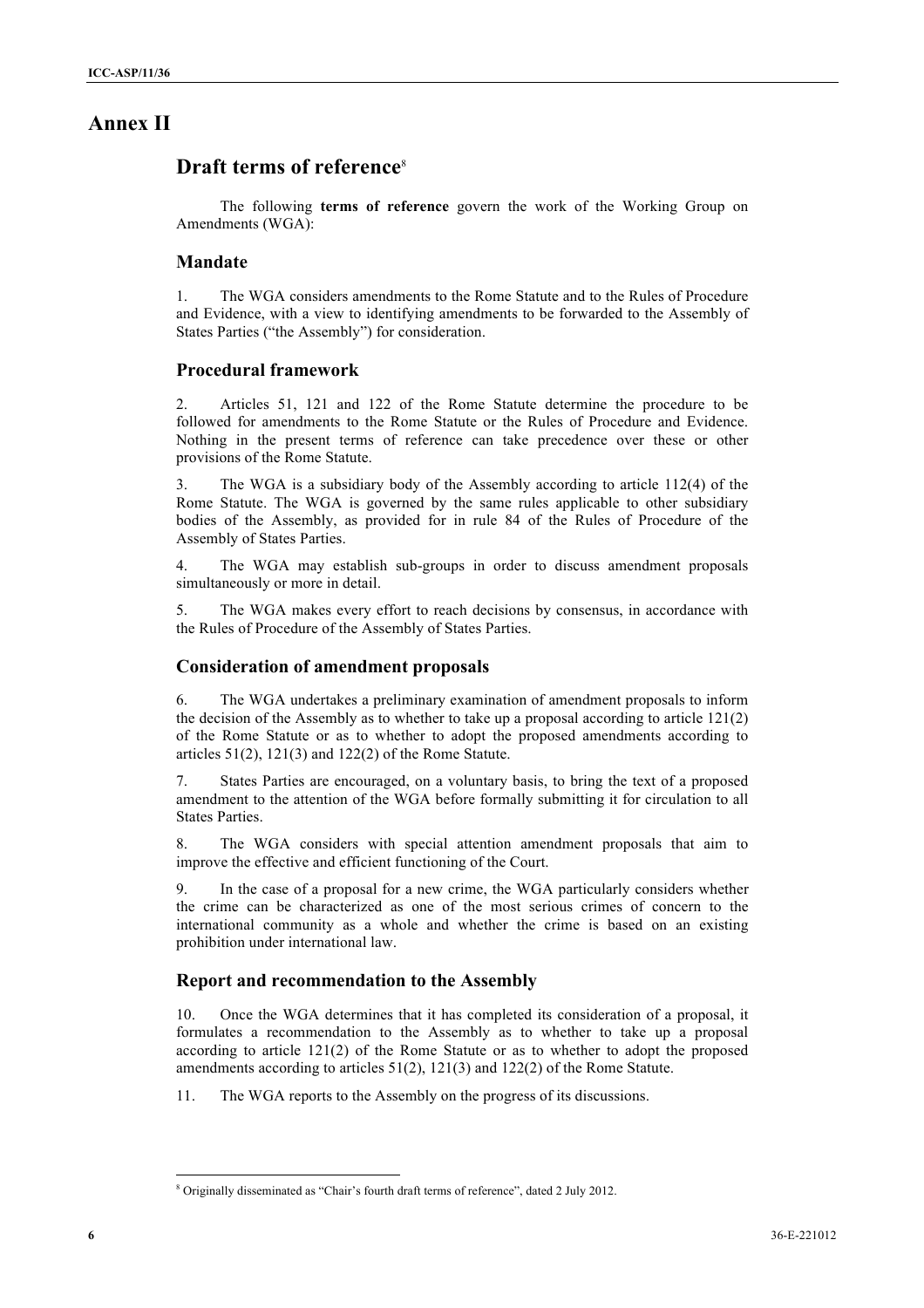### **Amendments to the terms of reference**

12. Amendments to the present terms of reference are subject to a decision by the Assembly.